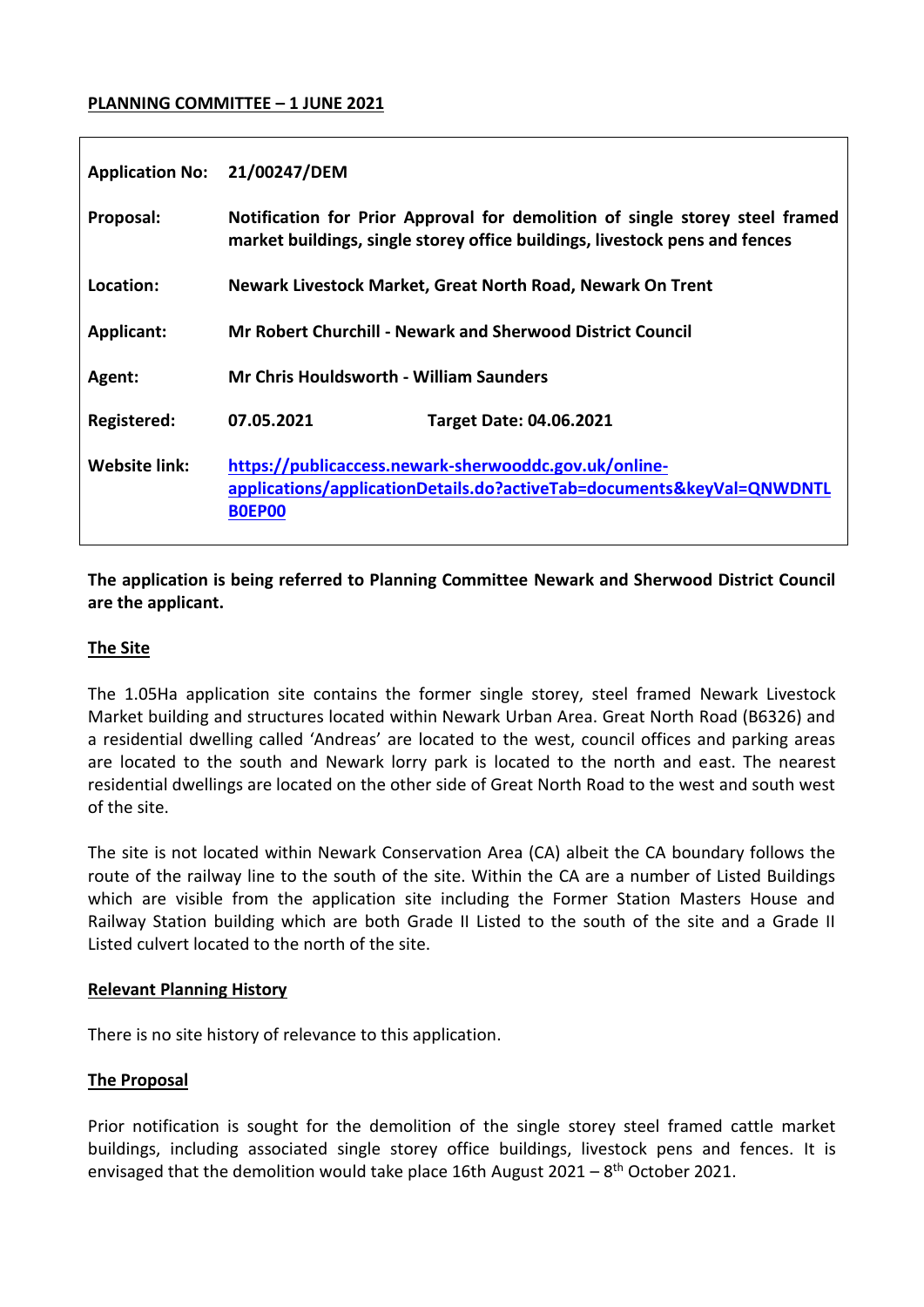The following documents have been submitted in support of the application (superseded documents not referenced):

- Drawing No 12197 WMS ZZ XX DR C 39001 S2 P1 Site Location Plan
- Copy of Site Notice Posted  $5<sup>th</sup>$  May 2021
- Covering letter Dated 7<sup>th</sup> May 2021
- Application Form Dated 7<sup>th</sup> May 2021
- 'Environmental Management during Demolition' report (12197/5 rev A) (additional document received 19.05.2021)

## **Public Advertisement Procedure**

The agent has submitted a copy of the notice of the proposed demolition, which has been posted for a period of 21 days by the applicant expiring on  $26<sup>th</sup>$  May 2021 in accordance with the requirements of Part 11, Schedule 2 of the Town and Country Planning (general Permitted Development) Order 2015 (GPDO).

### **Planning Policy Framework**

This is a Prior Notification application, submitted under Class B, Part 11, Schedule 2 of the Town and Country Planning (General Permitted Development) (England) Order 2015 (as amended) (GPDO). Therefore, the Development Plan is not applicable to this application.

#### **Environmental Impact Assessment**

Demolition is capable of being an 'urban development project' within Schedule 2 of the Town and Country Planning (Environmental Impact Assessment) (England and Wales) Regulations 2017. The development has therefore been subject of a separate screening opinion under application no 21/SCR/00004 which concludes that that the effects of the proposed demolition would not be so significant that they would be of more than local importance and Environmental Impact Assessment (EIA) is not required.

#### **Consultations**

**NSDC Environmental Health officer (contamination)** - The application form states that crushing of demolition materials is to be carried out at the application site which may require an Environmental Permit under the Environmental Permitting Regulations 2016. An informative note advising the Applicant of the potential requirement is recommended.

**NSDC Environmental Health Officer (reactive)** – No objection subject to development being undertaken with the submitted 'Environmental Management during Demolition Report'.

#### **Comments of the Business Manager**

The developer must, before beginning the development apply to the Local Planning Authority for determination as to whether the prior approval of the authority will be required as to the method of demolition and any proposed restoration of the site. It is important to note that the method of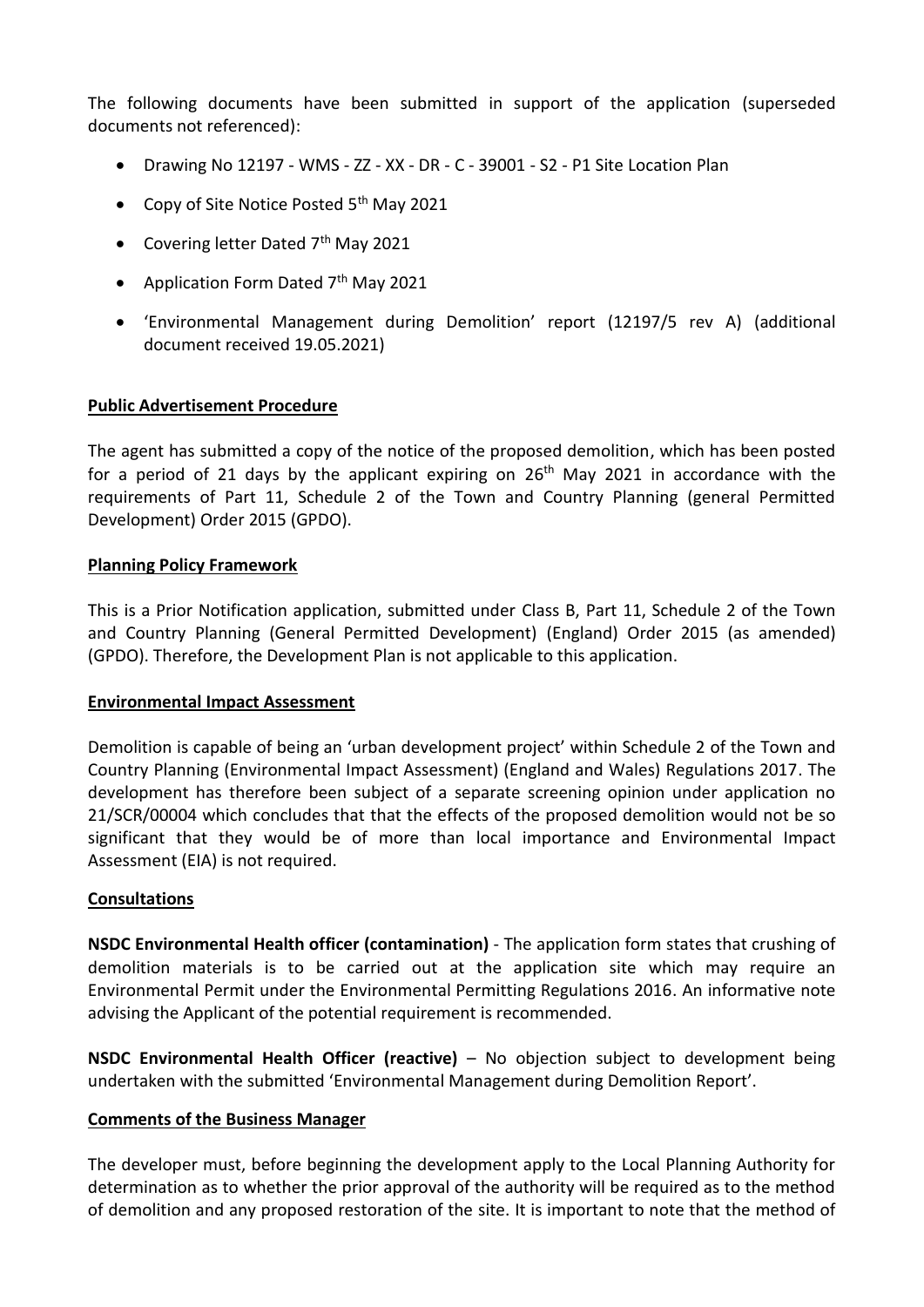demolition and any proposed restoration of the site are the only matters relevant to the consideration of this prior notification application.

The submitted application form states that demolition is required to facilitate the economic regeneration of the site. Details of this regeneration are currently unknown and no planning application has been submitted to date. The method of demolition would comprise a conventional deconstruction methodology by an experienced demolition contractor. Materials would be salvaged/repurposed where economically feasible.

The Environmental Health Officer (EHO) initially requested that additional information be provided with regards to how the developer would mitigate noise and dust nuisance given the close proximity of residential properties to the site. An 'Environmental Management during Demolition' report' has subsequently been submitted which includes mitigation measures in relation asbestos, noise, dust, vibration, control of substances hazardous to health, contaminated land and concrete crushing. The EHO raised no objection to the proposal on this basis.

The submitted documents state that a watching brief would be undertaken by a qualified ecology professional prior to demolition. An informative regarding protected species would be attached to any decision notice to ensure that the applicant takes appropriate measures in the case of protected species.

In terms of restoration, the site would be levelled to existing ground levels and crushed rubble arising would be retained on site for future use. The submitted 'Environmental Management during Demolition' report states that the rubble would '*be stockpiled within the site in stockpiles not exceeding 3m in height, located to the North West of the site between the line of the current Livestock Market building and the Lorry Park access road. The site and stockpiles will be screening with timber hoarding to the perimeter. The stockpiles will be retained pending future development subject to separate future planning applications, though it is anticipated that commencement of the site development will be within the next two years. Should that not be the case, the stockpiles will be removed from site*'.

Subject to compliance with the submitted 'Environmental Management during Demolition' report', the proposed method of demolition and proposed restoration of the site is considered acceptable as proposed.

## **RECOMMENDATION**

**That prior approval is required and approved for the demolition of the building subject to the conditions and reasons shown below.**

## **Conditions**

01

The demolition shall not begin later than five years from the date of this approval.

Reason: In order to comply with Class B, Part 11, Schedule 2 of the Town and Country Planning (General Permitted Development) (England) Order 2015 (as amended) (GPDO).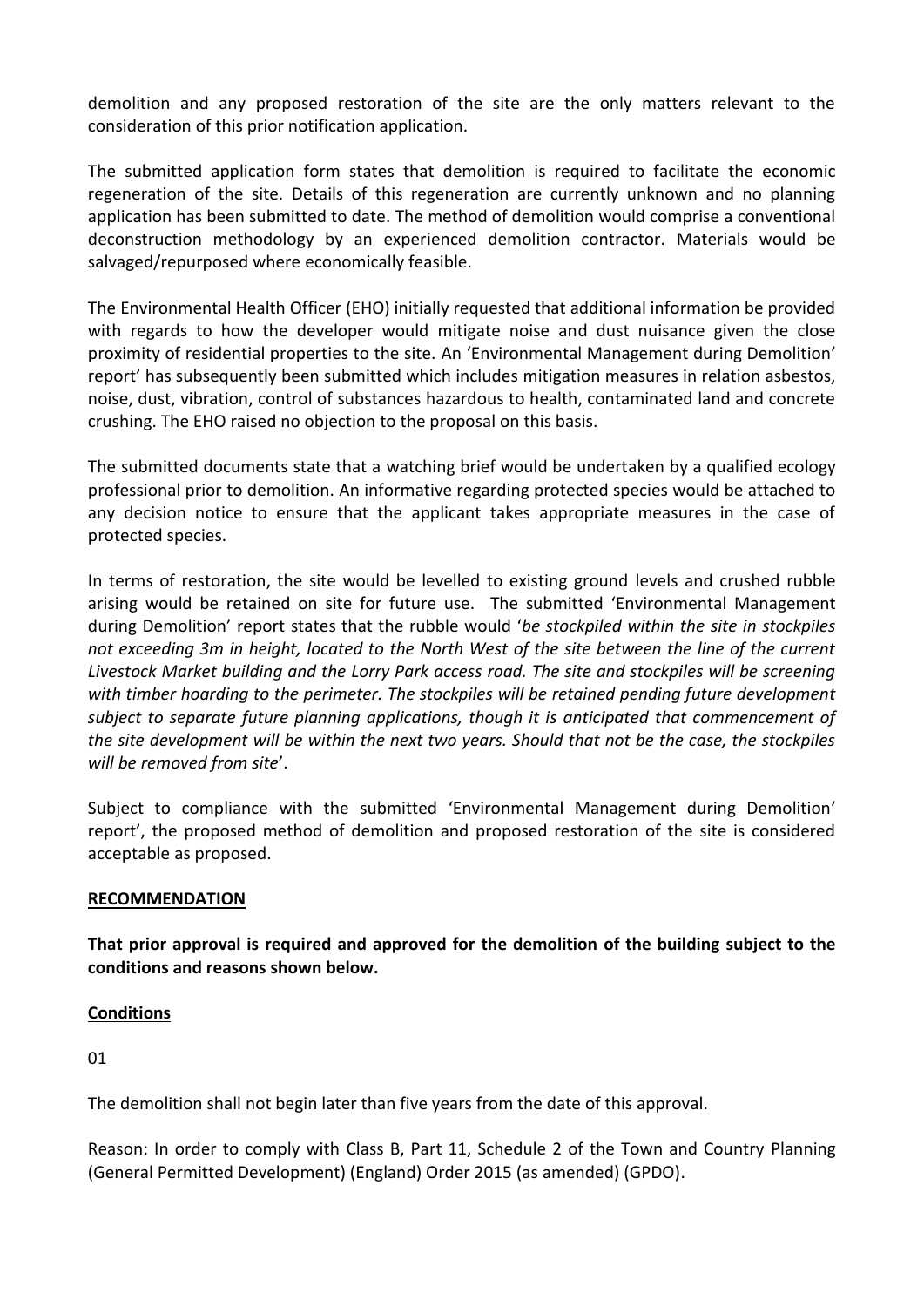The development shall be carried out in accordance with the details submitted with the application including the approved measures set out in the 'Environmental Management during Demolition' report (Ref 12197/5 rev A).

Reason: In order to comply with Class B, Part 11, Schedule 2 of the Town and Country Planning (General Permitted Development) (England) Order 2015 (as amended) (GPDO).

# **Note to Applicant**

01

The prior notification application as submitted is acceptable. In issuing written notice that at such prior approval is not required, the District Planning Authority is implicitly working positively and proactively with the applicant. This is fully in accordance with the Town and Country Planning (Development Management Procedure) Order 2010 (as amended).

02

If crushing of demolition materials is to be carried out at the application site by the use of a mobile crusher, then under the Environmental Permitting Regulations 2016, an Environmental Permit is required. The permit would contain conditions designed to control how the crusher is operated so that any potential dust emissions are kept to a minimum. The applicant is required to submit a copy of the permit to NSDC Environmental Heath for their approval prior to any crushing operations commencing on site. Furthermore, a schedule of works giving dates that crushing is intended to be carried out is also necessary so that an officer from this section is able to visit the site and observe the crusher in operation.

 $03$ 

All bat species are protected by the Wildlife and Countryside Act 1981 (as amended) and the Conservation of Habitats and Species Regulations (2017) (as amended). This legislation makes it illegal to intentionally or recklessly kill, injure or disturb any bat, or destroy their breeding places. If bats are disturbed during the proposed works, the legislation requires that work must be suspended and Natural England notified so that appropriate advice can be given to prevent the bats being harmed.

## BACKGROUND PAPERS

Application case file.

For further information, please contact Helen Marriott on ext 5793

All submission documents relating to this planning application can be found on the following websit[e www.newark-sherwooddc.gov.uk.](http://www.newark-sherwooddc.gov.uk/)

## **Lisa Hughes Business Manager – Growth and Regeneration**

02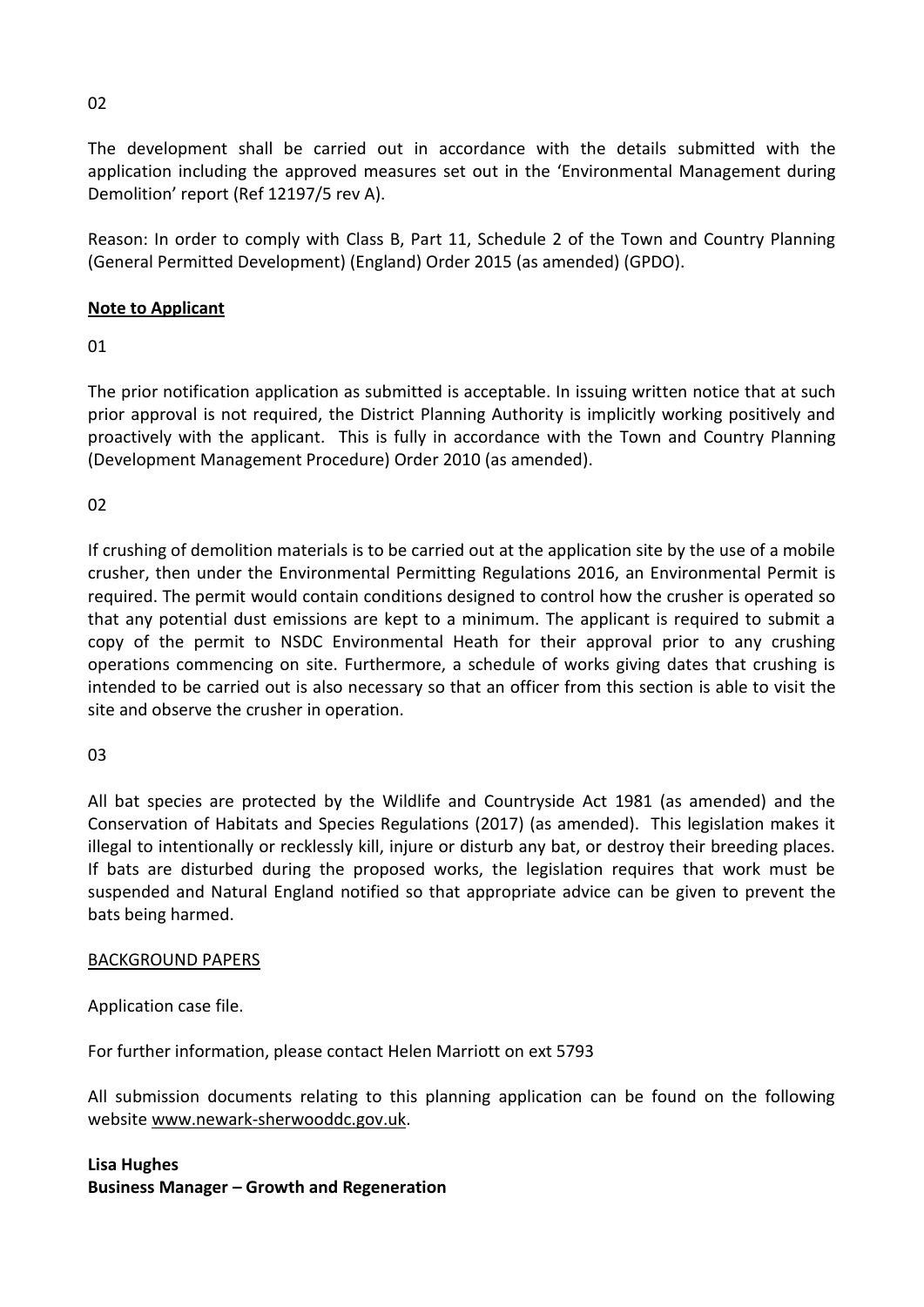Committee Plan - 21/00247/DEM